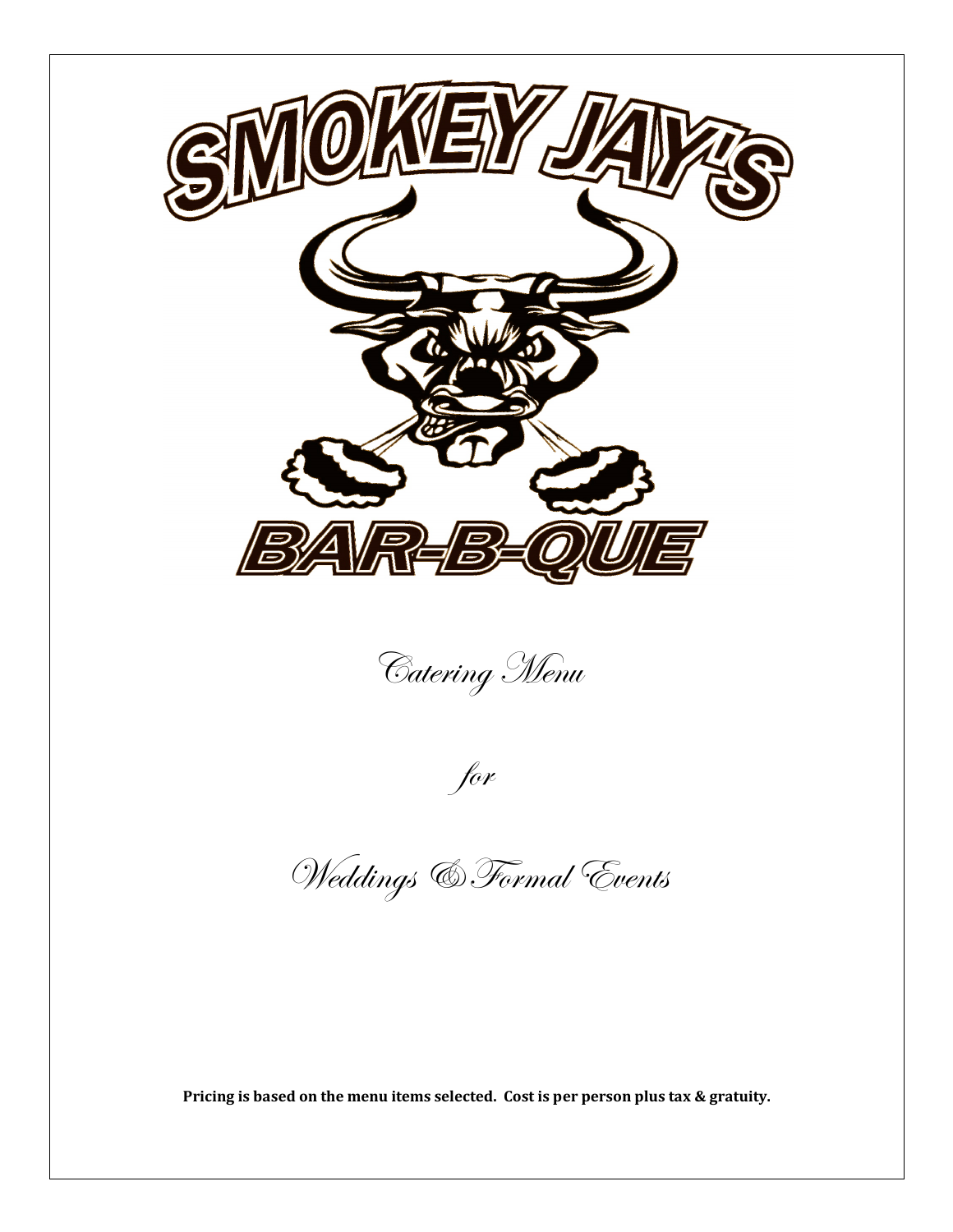#### **APPETIZERS (Full-service Only)**

Smokin' Sliders *(Select your Meat) Brisket, Pulled Pork, or Chicken*

Pork Egg Rolls *Served with our signature dipping sauce*

Quesadillas *(Select your Filling) Pulled Pork, Southwest (black beans, corn, & cheese), or Chicken* 

### **SIGNATURE SMOKED MEATS**

Smokey Ribs *Our ribs fall off the bone...no pulling necessary* 

Pulled Pork *Moist pulled pork that is smoked low & slow* 

Smoked Chicken *\*Your choice of Boneless Thighs or Whole Chicken\**

Beef Brisket *Tender beef brisket to arouse your taste buds*

> Smoked Turkey *Golden & Juicy smoked to perfection*

### **HOMEMADE SIDES**

Jay's Baked Beans *Our spin on traditional baked beans*

Uncle Joseph's Potato Salad *Potato salad with our Southern flair*

Homemade Mac & Cheese *Cheesy & seasoned to perfection*

Southern Green Beans *Seasoned green beans with baby carrots*

Uncle John's Slaw *Fresh cabbage with our secret seasonings*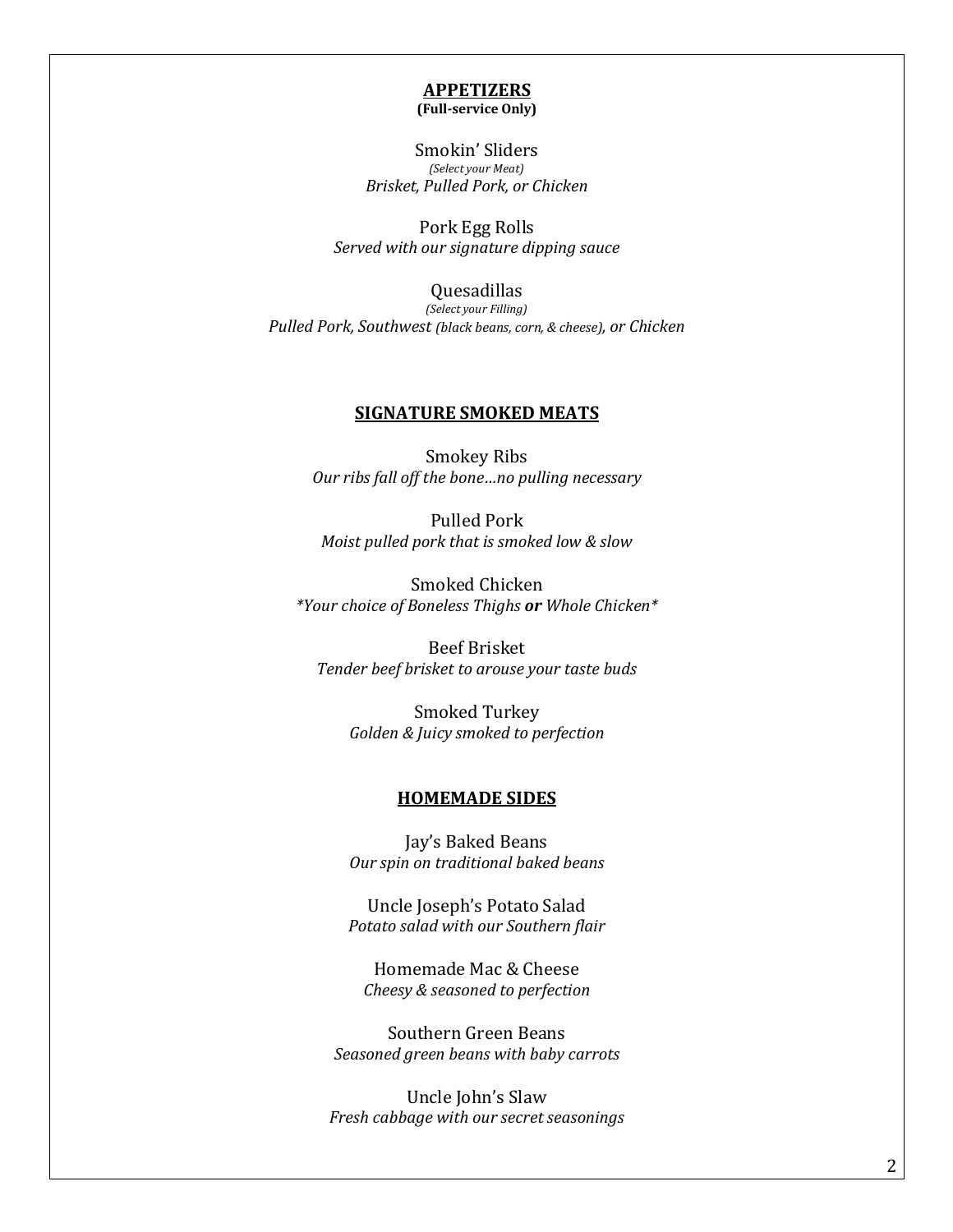Corn on the Cob

Aunt Merle's Collard Greens

Herb Roasted Vegetable Medley

Rosemary Roasted Potatoes

Garlic Mashed Potatoes

Yellow Rice

Dinner Rolls

# **SALADS**

Caesar Salad

Mixed Green Salad

Broccoli Salad

## **ADDITIONAL PROTEINS**

Cajun Chicken *Blackened Chicken with a light cream sauce*

> Southern Fried Chicken *(Full-Service Only)*

> > Fried Basa *(Full-Service Only)*

Roasted Pork Loin with Gravy

Seasoned Baked Chicken

# **THIRST QUENCHERS**

Southern Sweet Tea

Peach-Mango Tea

Fresh Squeezed Lemonade

Orange-Pineapple Punch

Tropical Fruit Punch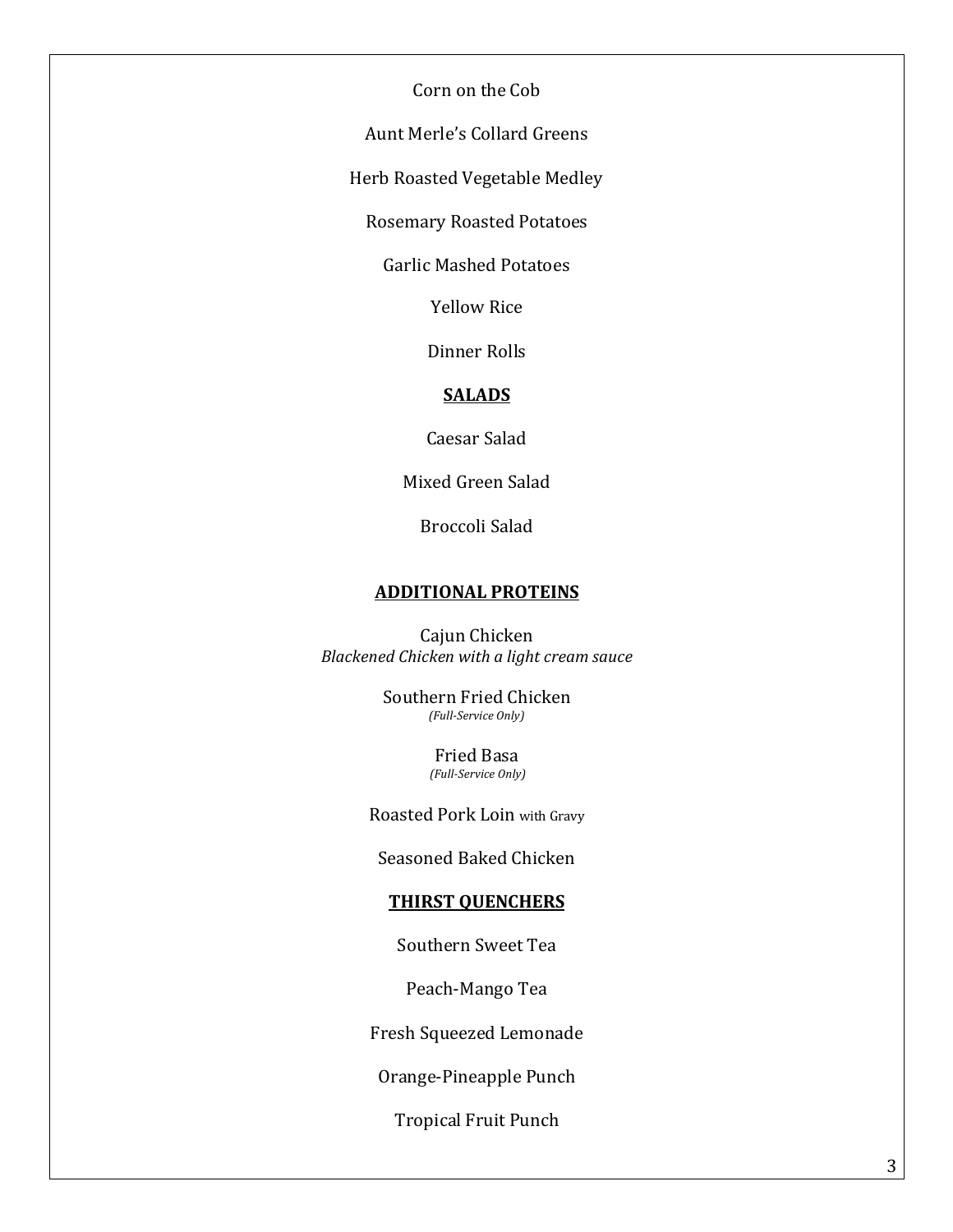### **DESSERTS "BETTER THAN YO' MOMMA'S"**

Jay's Banana Pudding

Grandma's Apple Dumplings

Tina's Peach Cobbler

Aunt Geechy's Very Berry Bread Pudding

Momma's Million-Dollar Pound Cake

Kim's Key Lime Cake

The Original Strawberry Cake

Aunt B's Red Velvet Cake

**\*Full-Service: Our team is onsite to setup with stainless chaffing dishes and warmers to serve you and your guests. We will remain**  onsite for the duration of food service. We will clean and breakdown the catering area only.

**\*Delivery Service: A team member will arrive promptly to deliver your menu items and disposables, if needed. This service does not**  include setup, cleaning, or breakdown. The Client is responsible for providing chaffing dishes, warmers, and ice for beverages.

### Pricing is based on the menu items selected. Cost is per person plus tax and gratuity.

Everything on our menu is customizable! We are more than happy, & willing, to accommodate any special requests that you need—so don't be afraid to ask! Please make us aware of any food allergies and/or restrictions. This ensures that all guests are served safely and properly.

If you are in need of Day-of Coordination or Full-service Event Planning, our company, Sapphire Elegance Events, can help! *www.SapphireElegance.com*

We are looking forward to hearing from you, and even more excited to serve you & your guests!

Sincerely,

Natina Lundy, Director of Catering & Events Mobile: (407) 406 - 3246 Fax: (407) 386 - 8013 Catering@SmokeyJaysBBQ.com www.SmokeyJaysBBQ.com

Please complete the questionnaire below, E-mail or Fax it to us, and we will follow up with you promptly.

We are excited to work with you. Please allow us 24-48 hours to return your quote.

Thank you!